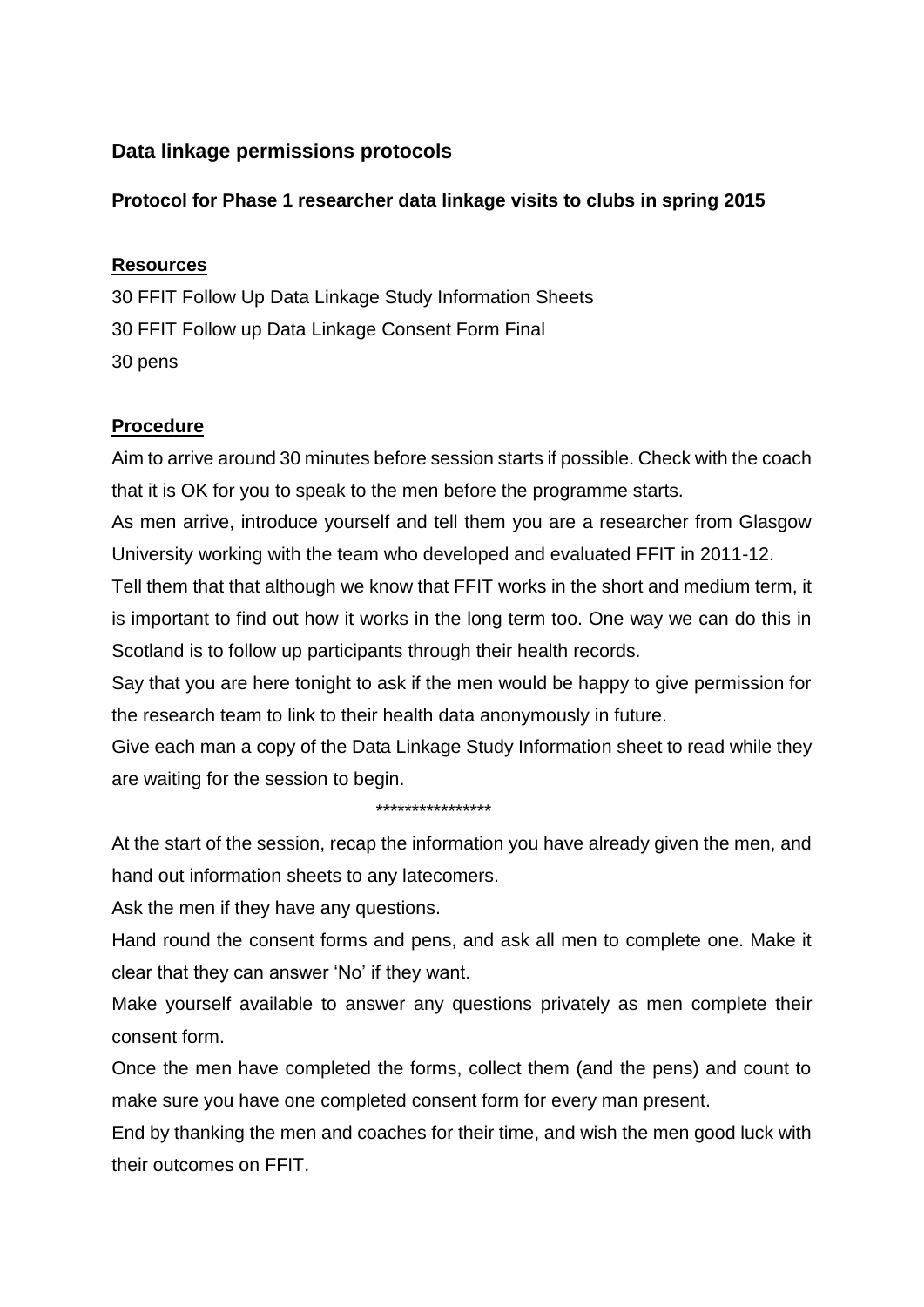



# **Football Fans in Training**



# **Data Linkage Feasibility Study**

# *Coach Protocol for Phase 2a in autumn 2015*

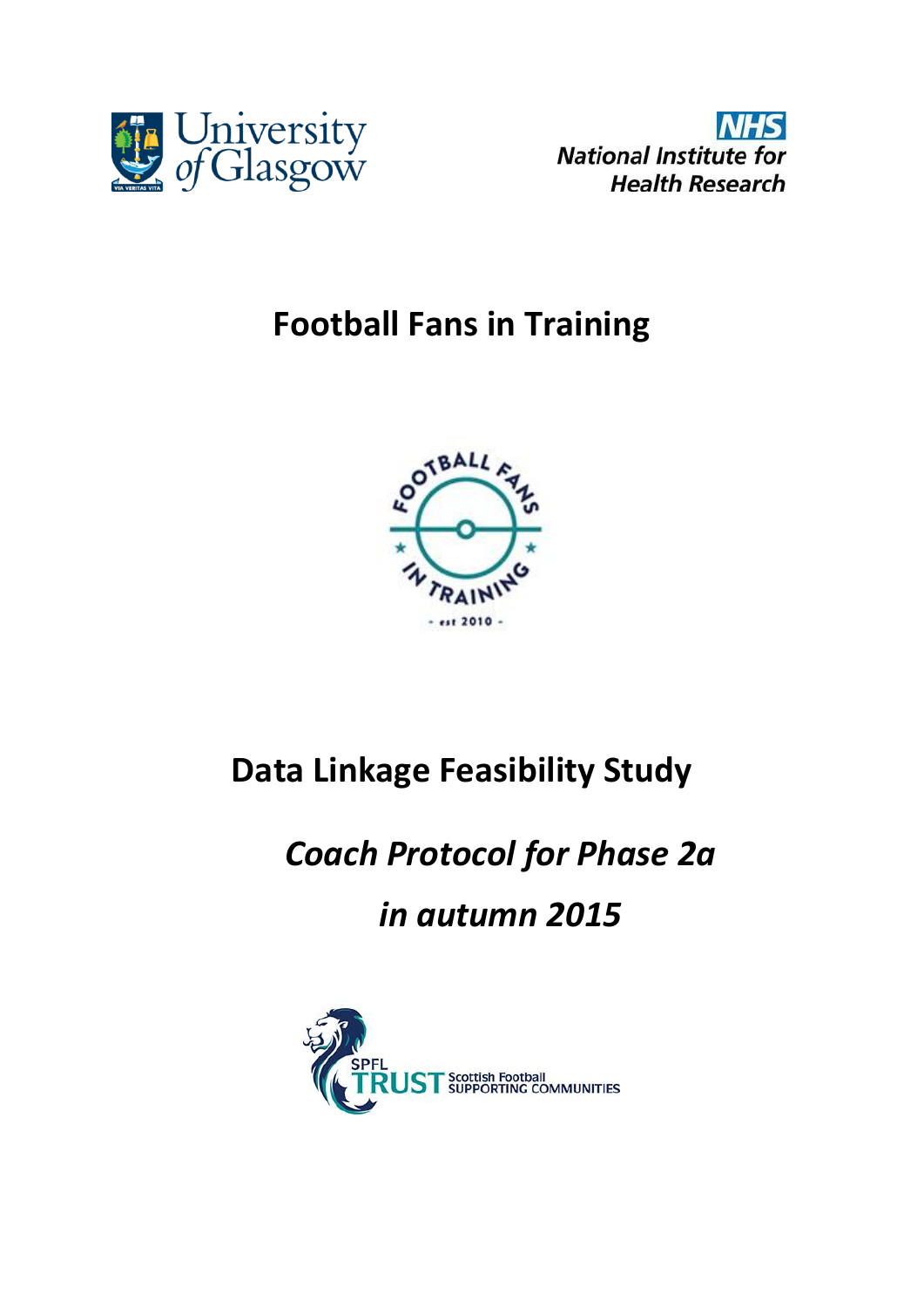#### **Rationale**

In 2011/12, Football Fans in Training (FFIT) was shown to be very effective in helping men improve their health risk by losing weight, becoming more active and eating a healthier diet, and keeping those changes going to 12 months.

These results from the randomized controlled trial of FFIT have been extremely important in securing ongoing funding for deliveries of FFIT in Scotland. However, this sort of 'gold standard' evidence is extremely expensive to collect.

In Scotland, we have a unique opportunity to use existing NHS health records to evaluate the effect of programmes like FFIT on people's health. This is a great opportunity because:

- It is MUCH less expensive than a randomized controlled trial
- We can follow people up over the very long term potentially for the rest of their lives.

Following the successful evaluation of FFIT, the programme has continued to be delivered through an increasing number of clubs within the SPFL. The SPFL Trust coordinate these ongoing deliveries, and routinely collect pre- and post- programme measurements as part of the ongoing audit of the programme.

The SPFL Trust is currently working with the FFIT research team at the University of Glasgow to test the feasibility of asking men taking part in ongoing deliveries of FFIT if they would give permission for us to access their medical records and follow up their health long term. This has the potential to allow us to follow several thousand men who have taken part in the FFIT programme to see if they continuing to benefit from taking part over the long term.

If men give their permission (and if the research team gets funding to do this work), the SPFL Trust would provide their names, addresses and dates of birth to the FFIT research team at the University of Glasgow. The SPFL Trust may also provide the data collected by the coaches during the programme (e.g. pre- and post-programme weight and waist measures).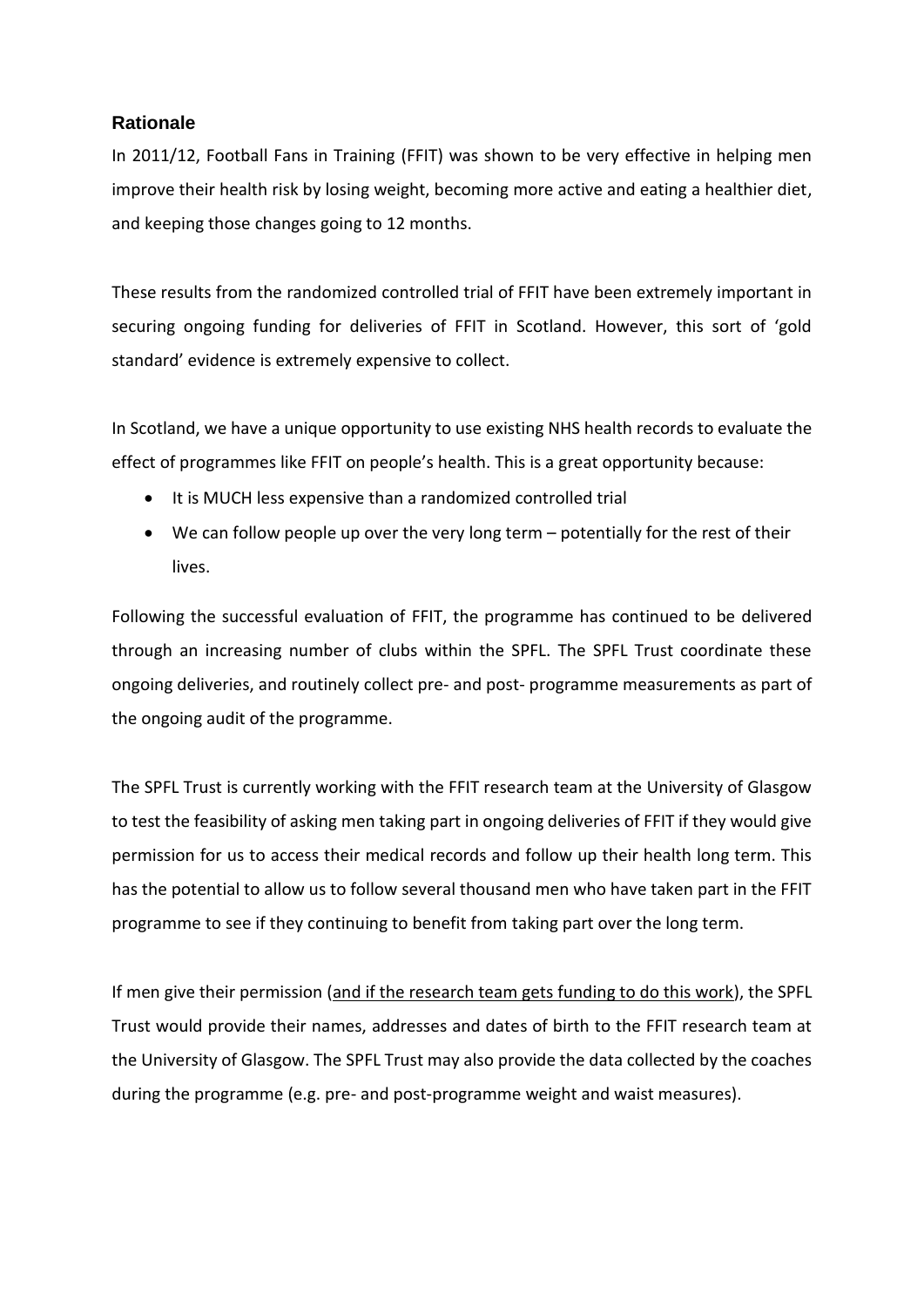The FFIT research team would then securely pass information on names, addresses and dates of birth to the NHS Information Service Division that holds all Scottish health databases. The NHS Information Service Division would retrieve the men's health records from the databases, and make them completely anonymous, before making them available in a secure computer environment for analysis. Only authorised FFIT researchers would be able to look at this data, and their use of it would be closely monitored. They will only be able to look at patterns in health outcomes across all FFIT participants, and will never be able to identify any individual man.

If the feasibility study shows that enough men are happy to give permission for this 'data linkage' process, we will consider introducing the request as a normal part of the Week 2 delivery of FFIT.

#### **What work has been done so far**?

We have already asked men who have taken part in FFIT if they would give permission for data linkage to take place on two occasions:

- The first time was during the 12-month measurement sessions for the FFIT randomised control trial: 94% (648/688) of the men asked, said 'Yes'.
- Secondly, between January and April 2015, a member of the research team attended FFIT sessions at 18 clubs, to ask new recruits to the programme if they would give permission. This time 91% (269/296) said 'Yes'.

If the request for linkage to health records becomes a routine part of FFIT programme delivery, it is not feasible for this to be done by the research team. Instead, the coaches who are delivering FFIT will ask participants. It is this process that we are now testing.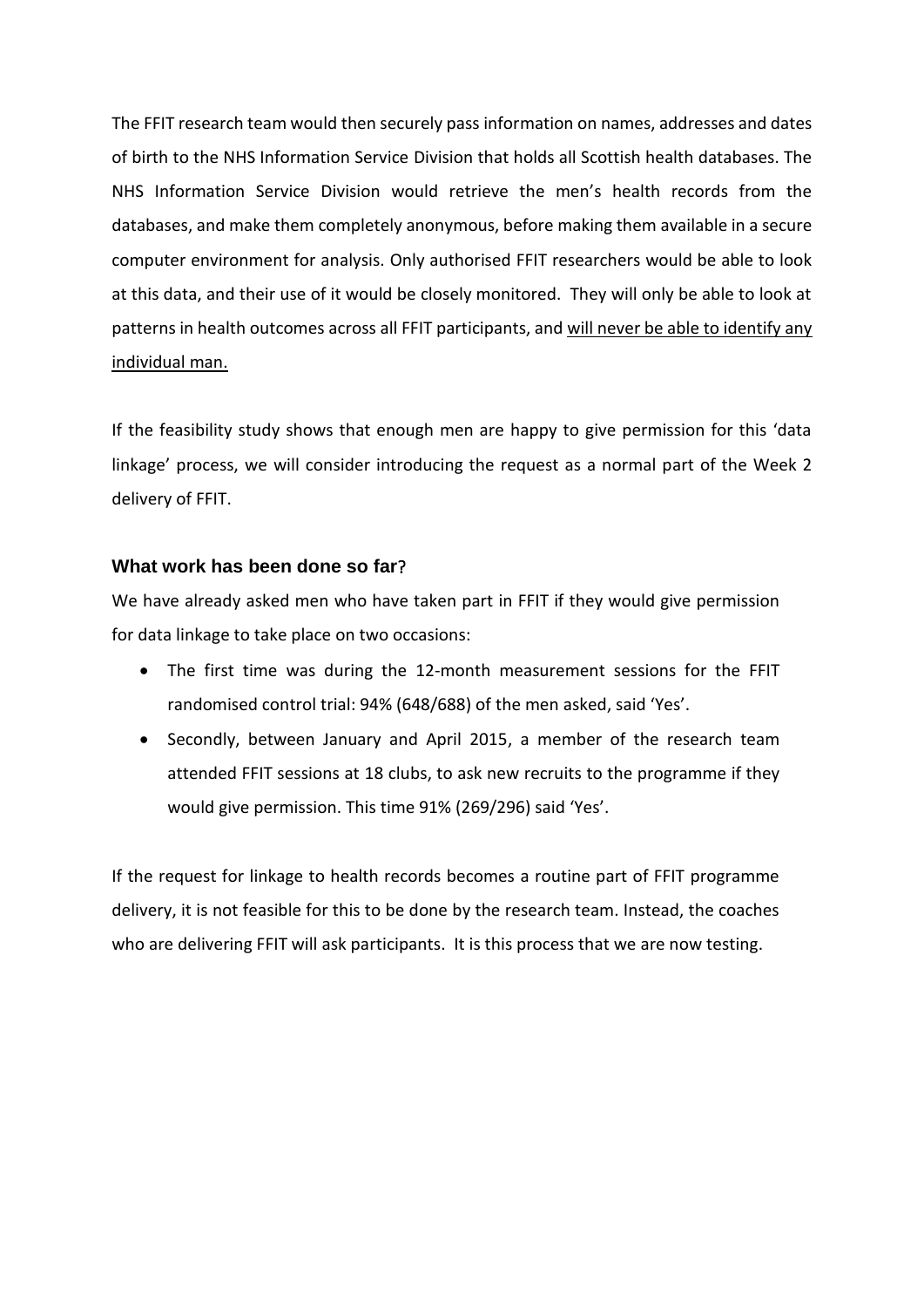#### **Please follow this procedure at the start of Session 2**

| 1) Welcome and accessing health records permissions                                    | 15min |
|----------------------------------------------------------------------------------------|-------|
| Background A warm welcome for making it to Week 2 can be a great boost to the men's    |       |
| confidence and feeling of self-worth. People feel valued if you acknowledge their      |       |
| presence. If men are willing to give us permission to access their anonymised health   |       |
| records, this will help us get important evidence about how effective FFIT is over the |       |
| long term.                                                                             |       |

#### **Resources**

- 1) Study information sheets for each man "Linking information about you from Football Fans in Training to your health records for long-term follow up"
- 2) Data linkage consent forms for each man "Permission for linking your data to your health records"
- 3) Sealable A4 envelope

### **Content, Style & Method of Delivery**

- Try to welcome everyone by name as they arrive, give them the Study Information Sheet and Data Linkage Consent Form, and ask them to read these as they wait
- At the planned start time, welcome the group and take the register. Even if everyone has not arrived, start on time as a sign that you are following the timekeeping ground rule. If you start late, group members assume it's OK for them to arrive late
- Thank the men for completing all the paper work they have already done for the short term evaluation of FFIT, and say that the SPFL Trust and University of Glasgow are working together to find practical ways to measure the long term impact of the programme on men's health
- Say that one way of doing this is to ask men if they would be willing to give permission for the research team to gain access to their medical records to see how they get on health-wise in future years
- Explain the process will involve transferring their name, address, date of birth, and data collected during FFIT (e.g. weight, waist, number of sessions attended) to the research team at the University of Glasgow
- Explain that all information will be held securely at the University, with access to it restricted to a few named individuals
- Say that at the moment we are just investigating how many men would be happy to give permission, so that we can see if this is a viable strategy to follow the health of FFIT participants long term
- HOWEVER, if this approach does prove acceptable to most FFIT participants, giving their permission today means **we may link to their health records in future**
- Stress that their health records will be accessed within the NHS. Only authorised members of the research team will be given access to the anonymised data, and its use will be monitored
- **Stress that the research team will never be able to identify any individual man**
- Ask if there are any questions (use **DATA LINKAGE FAQS** to guide discussion)
- Ask all men to complete the permission form, and stress that it is entirely up to them whether they say 'yes' or 'no'; If they choose to say 'no' this will not affect their participation in FFIT in any way.
- Go round the men as they complete their permission form, to give them the opportunity to ask questions individually.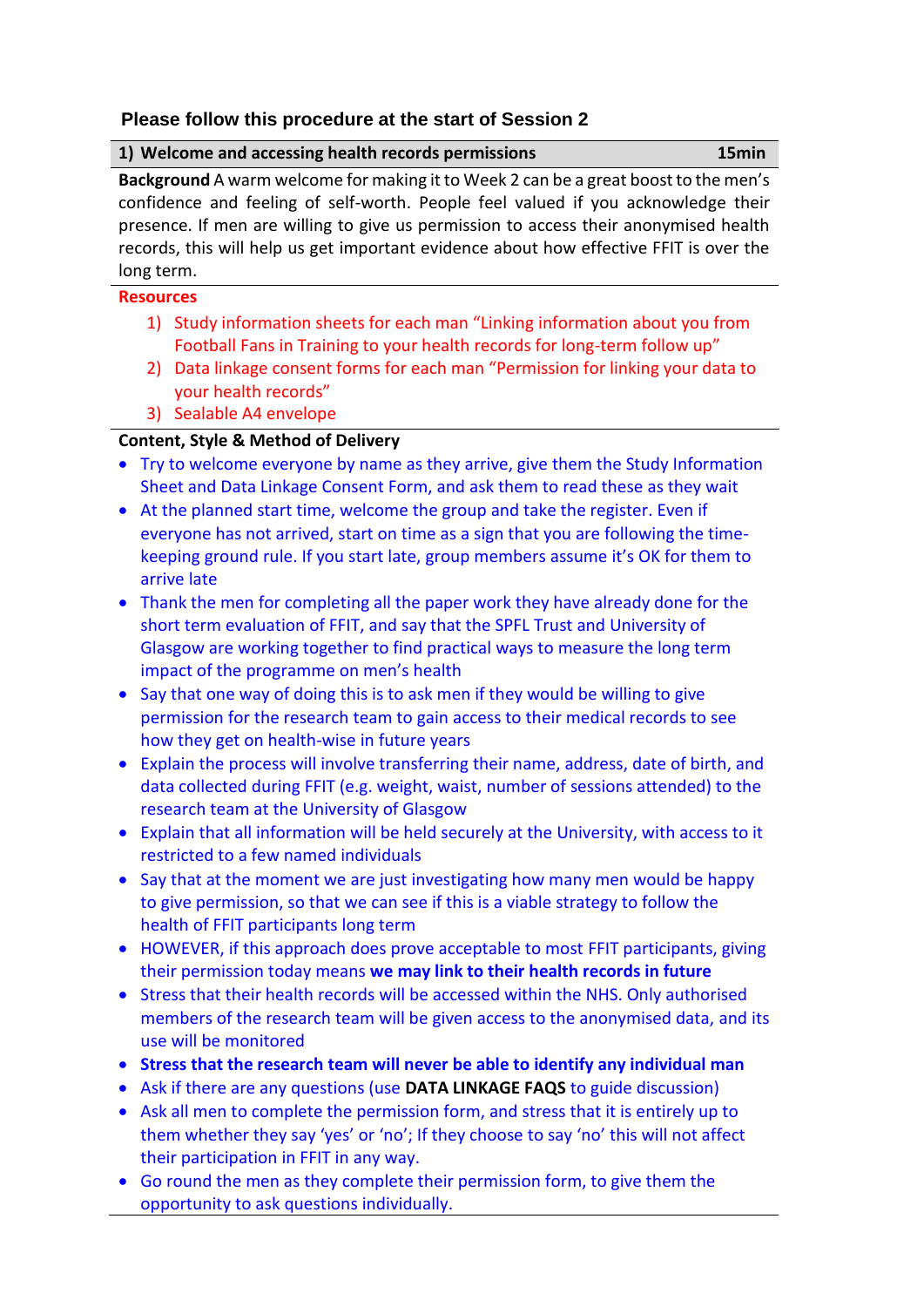Collect in completed permission forms and put them in the sealable A4 envelope provided

#### **AFTER THE SESSION:**

- Please complete the **COVER SHEET** and place it in the envelope with the completed permission forms
- Lock the envelope away in a secure filing cabinet and liaise with the researcher at the University of Glasgow for collection by a secure courier service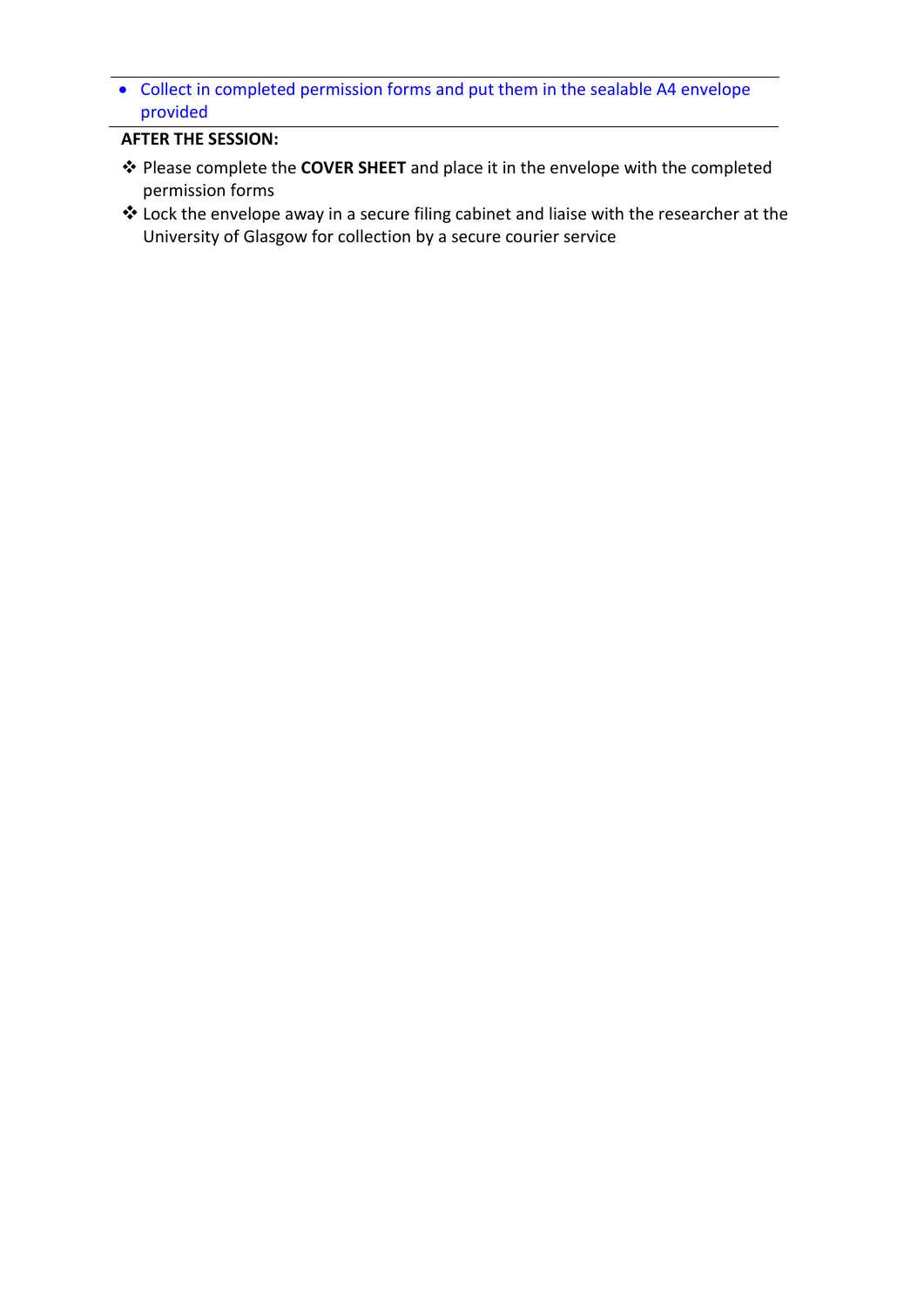#### **DATA LINKAGE FAQS**

#### **1) Why are you asking me to give permission for my health records to be consulted?**

The original FFIT study showed how taking part in FFIT improved men's weight and lifestyles right up to a year after first starting the programme. However, it is also important to find practical and affordable ways of finding out how men do over the longer term. Linking to participants' health records is a cost-effective way of doing this for all men taking part in FFIT who give us permission to do so.

#### **2) How does the data transfer process work?**

Information collected during the programme will be transferred to the FFIT research team at the University of Glasgow. The research team have to abide by very strict rules to protect personal data, and cannot themselves link individual men's names and addresses to their health records. Instead, they will send the information to the NHS Information Service Division who are allowed to extract the health records. Following very strict guidelines to protect confidentiality, the NHS Information Service Division completely anonymise the data and then send it back to the research team for analysis.

#### **3) Who will actually extract information from my health records?**

The linkage and information extraction from men's health records will be carried out by the electronic Data Research and Innovation Service (eDRIS), which is part of the NHS Information Service Division.

#### **4) What data will be transferred?**

The SPFL Trust will supply men's name, address and date of birth, and a few key items of information about them collected during the FFIT programme (e.g. number of sessions attended, and blood pressure, height, weight and waist measurements) to the FFIT research team at the University of Glasgow. The FFIT research team will then send names, addresses and dates of birth to the NHS Information Service Division that holds the health records. Staff in this division will extract relevant health information, anonymise it, and make the anonymised data available to the research team for analysis.

#### **5) Will the researcher be given everything in my health records?**

No. The research team will only be able to ask for health information that might be affected by men's participation in FFIT (e.g. hospital admissions, drug prescriptions, diabetes, cancers, death register).

#### **6) Will the research team know what has happened to me health-wise?**

No. The health record data will be completely anonymised before it is sent back to the research team. This means the research team will have no information that could be used to identify any individual man from his health records.

#### **7) When will my health records be accessed?**

The research team has no firm timeline for doing this. If the results of this feasibility study are positive (for example, if enough men give permission), then the research team would apply for additional funding to allow the linkage to take place and the health record information analysed.

#### **8) Will I know when my health records are accessed?**

No. We have no way of notifying you when your health records are accessed.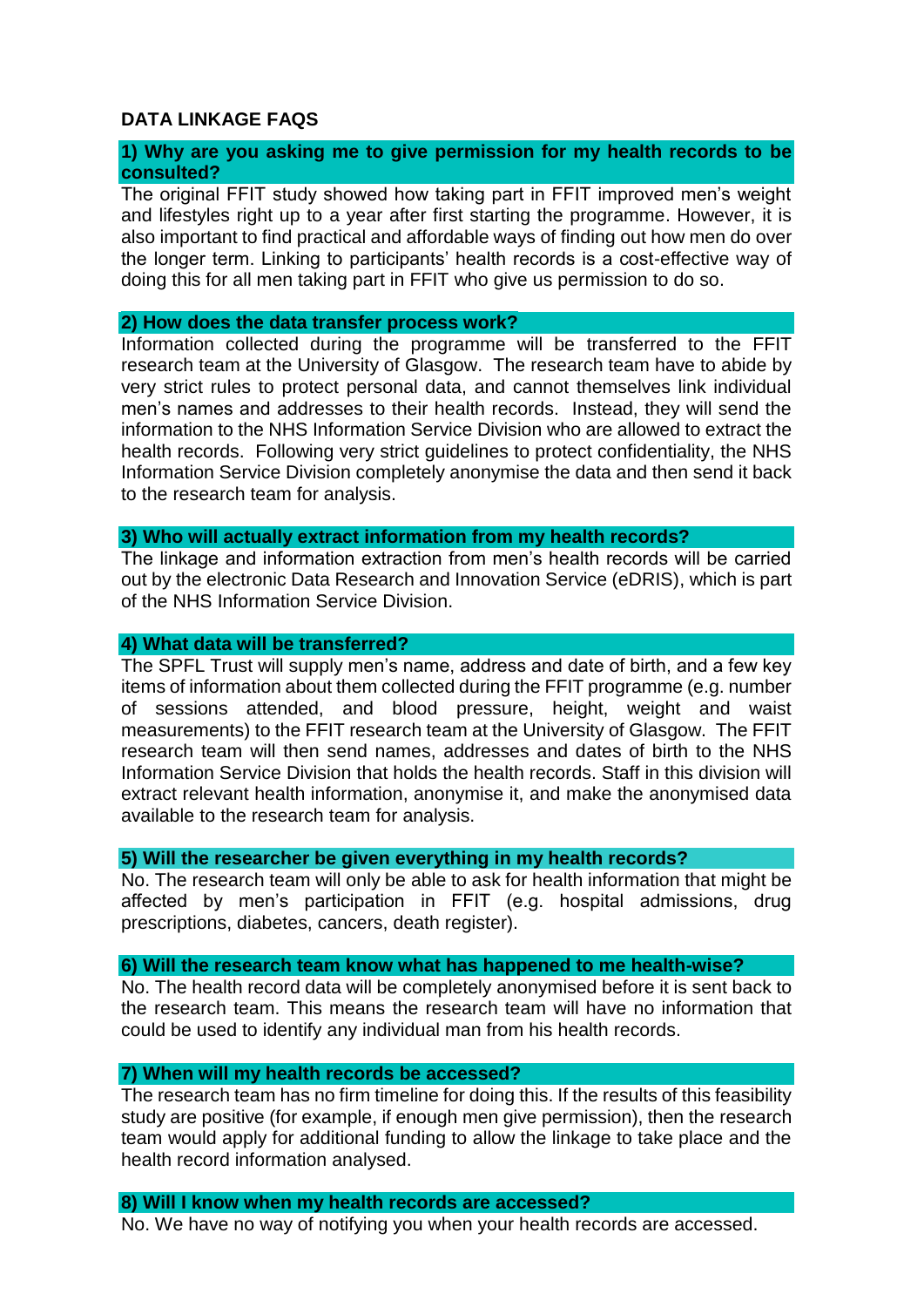#### **9) Why can't you bring the men back into the club?**

It is extremely expensive to bring all men who have done FFIT back to the club to repeat measurements and assessments time and time again. Using health records will allow us to follow up many more men, over a longer period of time (potentially for the rest of their lives) for a fraction of the amount of money it would cost for repeated measurements. However, giving your permission for linkage to your health records (or deciding that you would rather not do this) will not affect your participation in anything the club might organise in relation to FFIT in the future.

#### **10) Will there be a report of the results that we can see?**

The results of this feasibility study will be written up into a report for the research project funder, the National Institute of Health Research, and this will be made available online (www.nihr.ac.uk). A non-academic report will also be complied and this will be available on the FFIT website [\(www.ffit.org.uk\)](http://www.ffit.org.uk/). Both should be available sometime during 2016.

#### **11) Should I use my NHS registered name (e.g. Roy vs Robert), my father/son has the same name?**

Yes, please, don't worry if you have the same name as someone else in your family. The NHS will use your name and date of birth together to make sure they access the correct health records.

#### **12) Can I think about this and get back to you?**

Yes, it is quite alright for you to go away and think about it, and come back and tell us next week